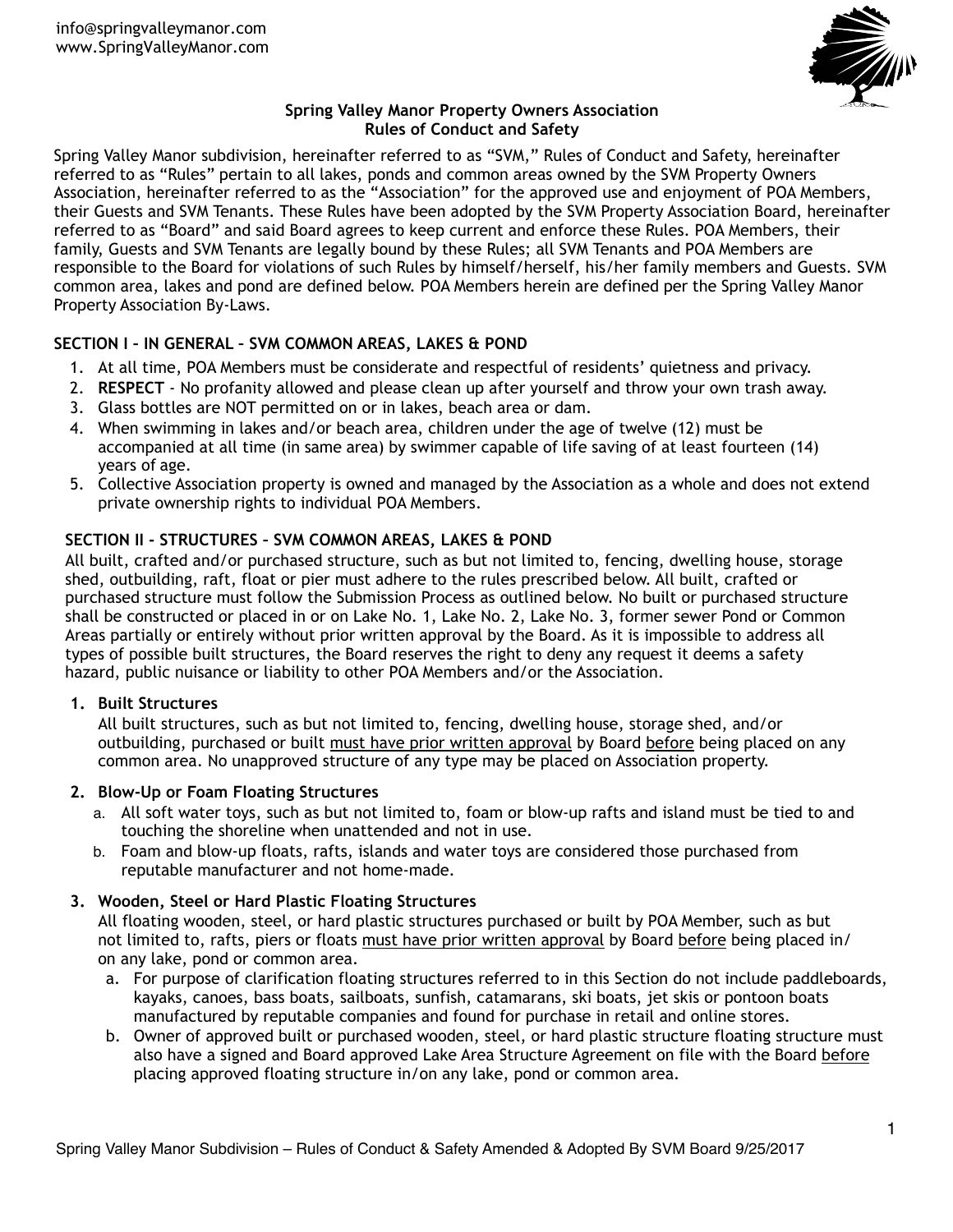### **3. Wooden, Steel or Hard Plastic Floating Structures (cont'd)**

- c. All approved built or purchased wooden, steel or hard plastic structures must be tied to and touching the shoreline at all time.
- d. No approved or unapproved built or purchased wooden, steel, or hard plastic structure is permitted in open water on any lake or pond at any time due to liability.
- e. No unapproved built or purchased wooden, steel, or hard plastic structure is permitted to be tied to shoreline or placed on common areas.

### **4. Submission Process**

- a. POA Member must submit request in writing to Board in its entirety via a completed Architectural Application outlining specifics of structure.
- b. The Board will give written notice of approval or disapproval of the POA Member's Architectural Application within thirty (30) days after POA Member's written submission.
- c. Board has the right to consult SID #7 on all submissions.
- d. Any POA Member granted approval must sign an Architectural Structure Agreement prior to construction or deployment.

### **5. Approved Structures**

- a. Approved structures become property of theAssociation.
- b. All structures approved prior to adoption of new or updated By-Laws and/or Rules must adhere to the most current regulations on record.
- c. Approved structures cannot be altered or changed in any way without written approval of the Board. Requests must be submitted in writing to Board in its entirety via a completed Architectural Application following the Submission Process outlined above.
- d. The Board reserves the right to revoke previously approved structures and remove any said structure that becomes a nuisance to POA Members, (nuisances includes but not limited to, use of structure, raft, pier, dock, etc. with inappropriate clothing, anti-social behavior, foul langue, loud and inappropriate music). The Board will review all complaints submitted to the Board regarding nuisance issues. POA Member issuing complaint should complete and submit a SVM Complaint Form to the Board.
- e. The Board reserves the right to revoke previously approved structures, blow-up float, raft, island, dock, pier or water toy that do not comply with POA Member's signed and agreed upon Architectural Structure Agreement.
- f. The Board has the right to inspect yearly, or at any time, all approved and existing structures, built or otherwise, located on Lake #1, Lake #2, Lake #3 or Common Areas by a Board or SID member to ensure safety of and to ensure structure is in good condition. If a structure is found to be in disarray unsafe, or not in compliance with SVM POA/SID insurance, the Board will notify the POA Member who originally placed said structure in lake or common area of needed repairs. POA Member has two (2) weeks to make necessary repairs requested by the Board. If additional time is needed, POA Member must contact Board for approval of extension. If repairs are not performed by said POA Member, the Board has the option to make repairs themselves or remove said structure without fear of legal repercussions. If said POA Member cannot be located or has moved, the Board may at its own discretion remove or repair structure.
- g. Grandfathered in structures located on Lake #2 and Lake #3 and are fixed to shoreline do not need to be removed for lake drawdown.

#### **6. Unapproved Structures**

Unapproved structures or alterations are strictly prohibited and considered a violation of the By-Laws and the Rules and will be removed imminently by the Board or assigned agent of the Board without fear of legal repercussions by POA Member or SVM Tenant.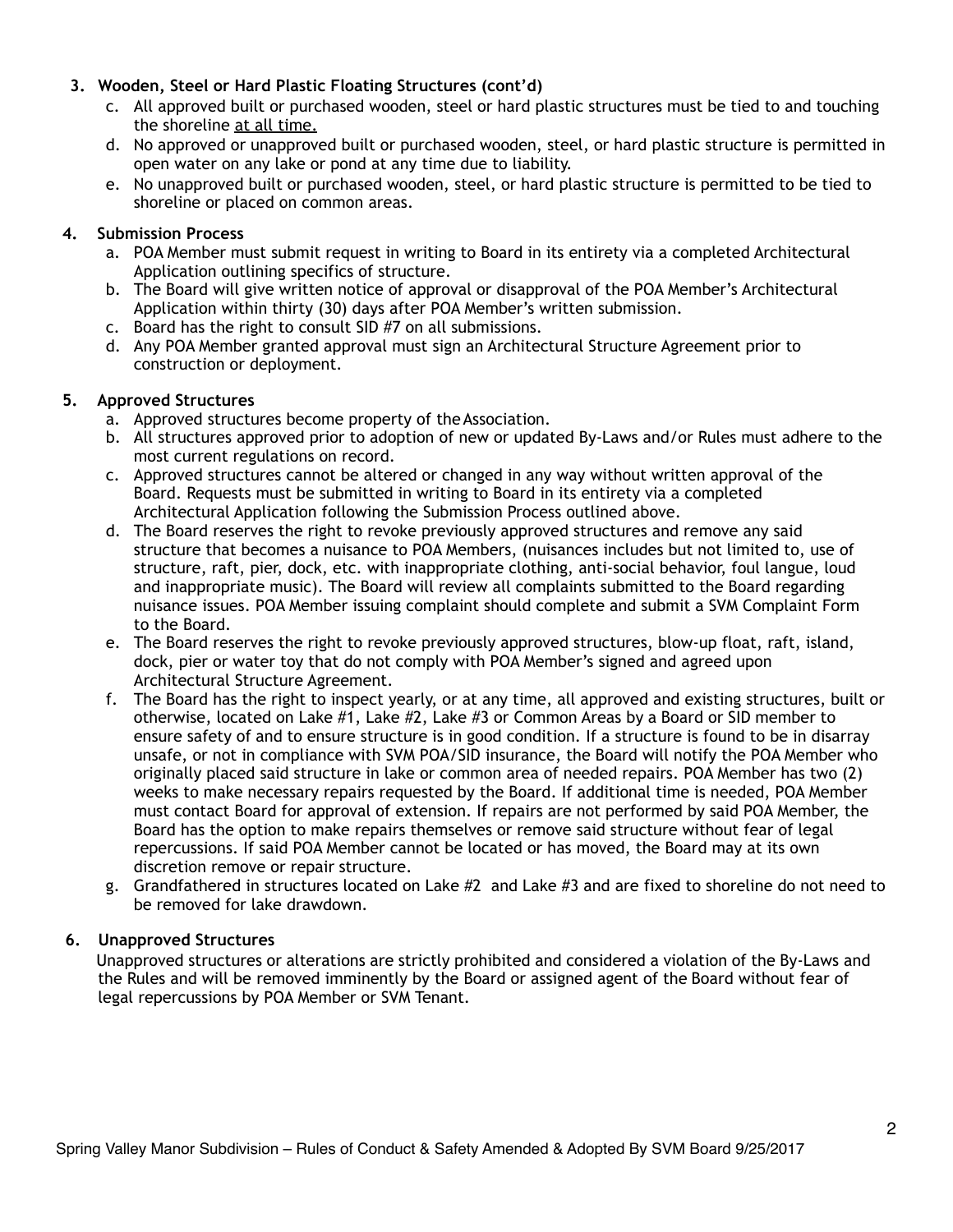### **SECTION III - POA LAKES & POND**

# **1. DEFINITIONS**

All lakes and ponds located in SVM are owned by the Association, governed by the Board and maintained by the SID. The lakes and ponds are designated as:

- **Lake No. 1**  Small lake located on West End of SVM Fishing lake only
- **Lake No. 2**  Main Lake Largest body of water
- **Lake No. 3**  Small Lake located on East End of SVM Fishing lake; Swimming not recommended
- **Pond**  Old sewer pond located on east end of SVM Fishing & swimming not recommended

### **2. DRAWDOWN**

If SID #7 draws down any lake located in SVM, all docks, boats, rafts, etc. must be removed from lake and common areas and placed on one's personal property two (2) days prior to draw down. POA Members will be notified prior to a lake draw down.

### **SECTION IV - LAKE ACCESS**

### **1. PERSONS**

- a. The use of all lakes, lake facilities and common areas are restricted to POA Members in good standing of the Association, their immediate family and guests.
- b. Guests may use lakes and common areas, but must be accompanied by POA Member at all time.
- c. All water activities are "At Your Own Risk" as lifeguards are not on duty at any time.

### **2. BOATS**

- a. Only legally registered powered boats owned by a POA Member in good standing with the Association may operate on Lake No. 2.
- b. Legally registered power boats belonging to Guests of POA Members are allowed a maximum of three (3) times per month with clearance in advance by the Board's President or designee.
- c. POA Member must accompany Guest at-all-times and Guest must abide by POA's Rules.
- d. Oversized and/or overpowered boats, such as but not limited to, cigarettes boats, ocean going vessels and wake boarding boats are strictly prohibited. Board has final approval.

#### **SECTION V - FISHING**

- 1. Fishing is allowed on Lake No. 1, No. 2 and No. 3, as well as from common areas. In compliance with State of Arkansas' fishing laws, regulations and licensing.
- 2. Fishing is allowed on Pond; however, it is not recommended.
- 3. During and after fishing from any Common Areas, fisherpersons are required to pick-up all rubbish including but not limited to, hooks, trash, and fishing line.
- 4. Trot lines, nets, yo-yo's and other unaccompanied fishing devices are strictly prohibited on all lakes and pond.
- 5. Fishing limits are the same as set forth by the Arkansas State Game and Fish Commission. This will help keep our Bass Game Fish population healthy and replenishing.

# **SECTION VI – LAKE NO. 1**

Small lake located on West End of SVM. Fishing lake only; powered boats not allowed.

#### **SECTION VII – LAKE NO. 2**

#### **1. USAGE**

The Main Lake to be used for boating, fishing, swimming and water sports, such as, jet skiing, skiing, kite flying, tubing, sailing, scuba diving and rowing.

- a. Swimming in all areas of Lake No. 2 is "At Your Own Risk" only. When swimming, children under the age of twelve (12) must be accompanied at all time by a swimmer capable of life saving of at least fourteen (14) years of age.
- b. Powered boat water sports have precedence of Saturday, Sunday and National Holidays between the hours of 10:00am until sundown.
- c. Non-motored water sports take precedence over powered boat water sports Monday-Friday.
- d. Scuba divers must use official scuba "diver down" flag to indicate a diver below thesurface.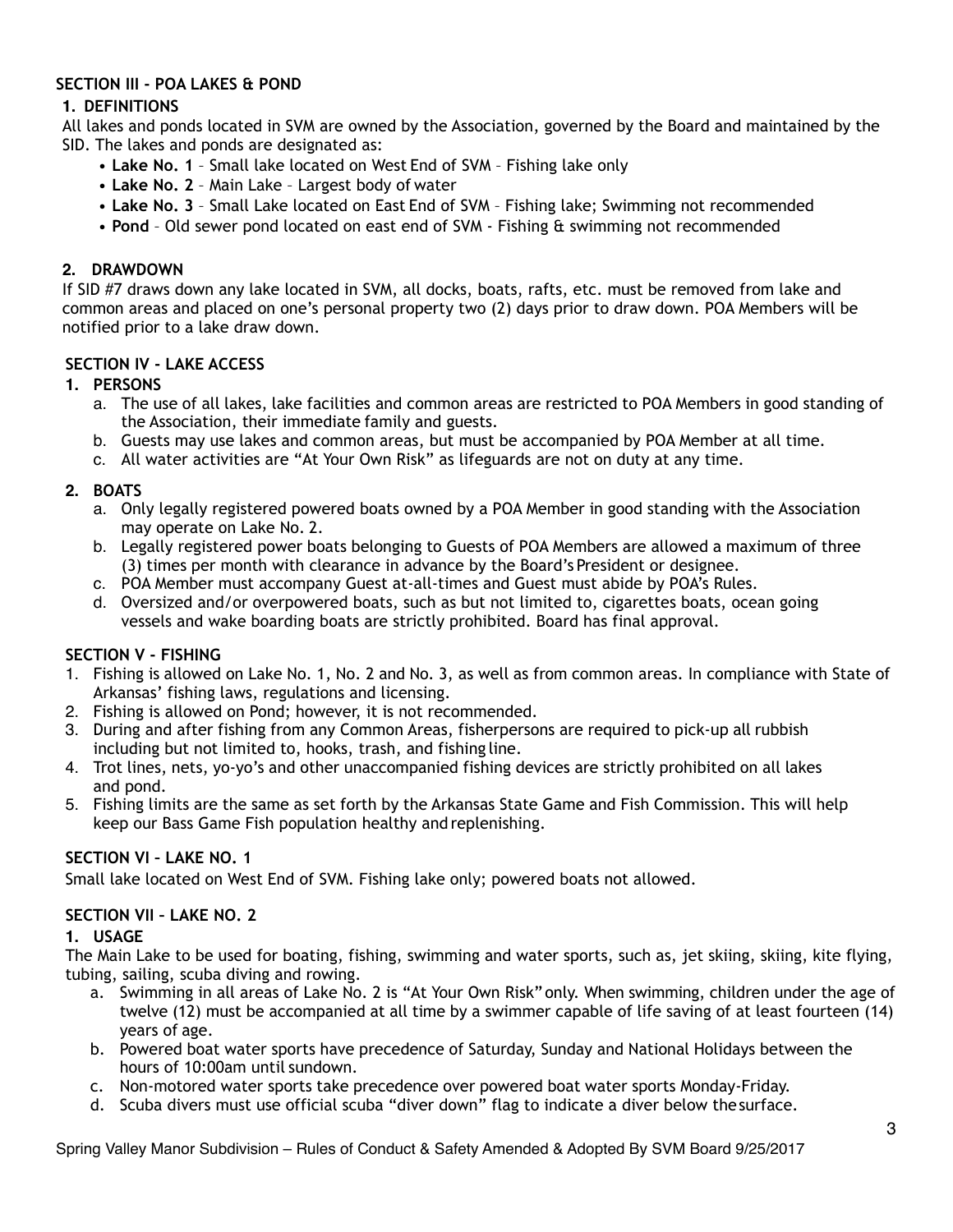# **2. BOATING RULES**

- a. Coast Guard and Arkansas State Rules in effect at-all-times.
- b. Arkansas State Law requires children 12 and under to wear a life jacket when boating.
- c. SVM Members, their family members and guests must adhere to Arkansas Boating Laws found on the applicable State of Arkansas website.
- d. Due to small size of Lake No. 2, only total of two (2) jet skis, powered boat pulling skier or tuber or combination is permitted to be under power at any one time.
- e. If more than two (2) powered boats are wishing to use the lake for skiing and/or tubing, maximum running time is 30 minutes per run, then they must allow the other boat(s) the same amount of time usage. Please alternate with fellow residents.
- f. When two (2) powered boats are pulling skier and/or tuber on lake at same time, they must use the counter-clockwise method for safety of all concerned.
- g. All powered boats must have a spotter riding in boat when pulling tuber or skier. Spotter's age must be in accordance with Coast Guard Rules.
- h. Boaters should be courteous and cautious as not to operate (run) their boats too close to shoreline, which will endanger swimmers on the lake or individuals in tow. Rule of thumb; stay out minimum fifty (50) feet with boat and skiers from the shoreline on the East End (larger) of the lake, and forty (40) feet from Beach swimming area of the West End.
- i. All boaters must respect the "No Wake" zone at West end of Lake #2.

# **SECTION VIII – LAKE NO. 3**

Small lake located on East End of SVM.

- 1. Lake No. 3 is intended for fishing only. Swimming is not recommended.
- 2. Maximum engine horsepower permitted is that of 10 horse power or equivalent.

# **SECTION IX – Pond**

Old sewer pond located on east end of SVM - Fishing & swimming not recommended due to unknown water quality.

### **SECTION X – ASSOCIATION COMMON AREAS**

Common Areas include all property owned and managed by the Association located in SVM, including but not limited to vacate lots, lakeshores, dam, weir, beach area, Fulton Park, land surrounding lakes and alongside roads located in SVM.

#### **1. IN GENERAL**

- a. Common Areas and Facilities are owned and operated by the Association, and managed and operated for the benefit of POA Members and SVM Tenants.
- b. City curfew for teens is enforced in all CommonAreas.
- c. City ordinances for disturbing the peace and noise are in force 10:30pm to 7:00am. Little Rock Police Department will be called on violators.
- d. Persons using any Common Areas after sunset will refrain from loud or boisterous activities. All activity in an area is bound to hours posted for that area.

# **2. FULTON PARK & BEACH AREA**

- a. Beach Area is the roped off area on West End of Lake No. 2. Located inside Fulton Park
- b. When swimming, children under the age of twelve (12) must be accompanied at all time by a swimmer capable of life saving of at least fourteen (14) years of age. Adult must be in Fulton Park or beach area when child is swimming.
- c. Fulton Park closes at 10:00pm unless prior approval is requested of and given by Board.
- d. Fires in/on Common Areas are allowed only in the designed area located inside Fulton Park. All fires must be extinguished before POA Member or Tenant leaves the area.
- e. During critical fire-danger periods, additional restrictions may be imposed. Burn bans issued by Pulaski County are to be followed in SVM.
- f. All parties must be scheduled with the Board President or designee a minimum of 2 days in advance. Parties for persons under 21 years of age must be chaperoned by an adult POA Member, and the adult POA Member is responsible for all cleanup on the same day as party. Reservations are for picnic tables only. POA Members and SVM Tenants always have access to Fulton Park.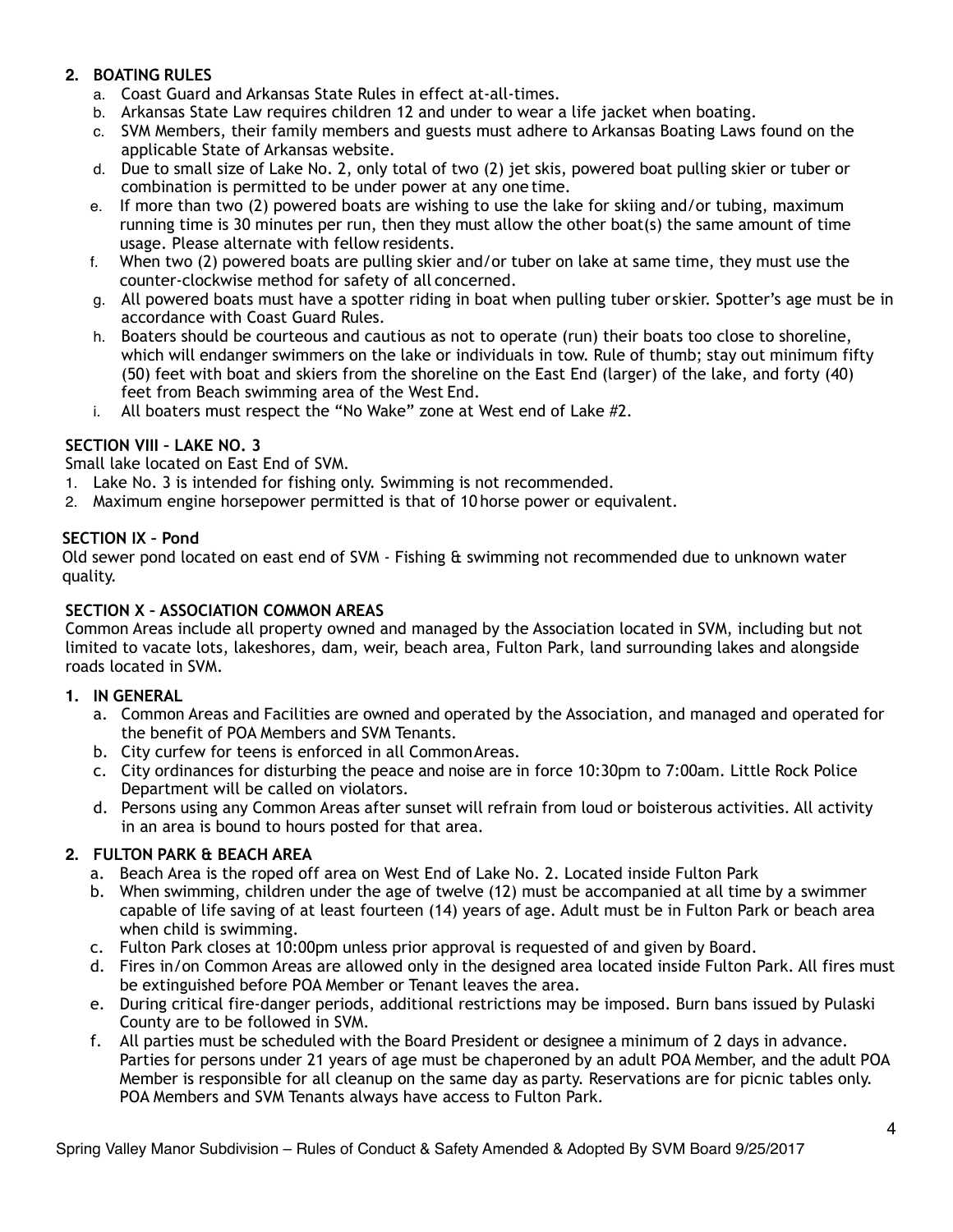- g. Authorized users must close the gate after entrance and upon leaving parkarea.
- h. Anyone using beach area and/or Fulton Park is responsible for cleaning the area when done.
- i. No glass containers are allowed in Fulton Park and/or BeachArea.
- j. No dogs allowed in Fulton Park, on the beach or the in playground area.
- k. Profanity is strictly prohibited.

# **3. THE DAM**

- a. No glass containers are allowed on dam area.
- b. No motor driven vehicles are allowed to drive on dam area unless authorized by SID or Board.
- c. Association Common Area Rules apply to the Dam.

# **SECTION XI – VIOLATIONS OF THE RULES OF CONDUCT AND SAFETY**

Rules of Conduct and Safety were adopted by the Board to regulate use and enjoyment of the Association's property and facilities. All Rules must be adhered to by POA Members, SVM Residents, SVM Tenants, Family Members and Guests. The Board has complete authority to enforce these Rules.

**REPORTING VIOLATIONS**: Please report all violations by a POA Member, SVM Resident, SVM Tenant to the Board. Use the SVM POA Complaint Form or contact a Board member for assistance with completion of the complaint.

- 1. Guest violations should be reported to the Board, as well as to the Little Rock Police Department.
- 2. All Complaint Forms submitted to the Board will be reviewed and follow-up actions will be determined by the Board.
- 3. Findings and actions will be documented and POA Member will be notified of the Board's decision.
- 4. POA Member bringing complaint will be notified of Board's decision.

**VIOLATION RULINGS**: Violators are subject to action by the Board as prescribed by the By-Laws, SVM Bill of Assurance (BOAs) and /or Rules. Violations of the Rules may be punished by suspension of the POA Member's and Violator access to the Association's property and facilities when and if:

- 1. The Board by a majority vote present and voting finds by resolution that a violation has occurred and sets a day and time certain for hearing; and
- 2. Board gives violating member notice of the violation at least seven (7) days before the date set for hearing. Notification can be sent via U.S. Postal Service or email or a combination of both; and
- 3. Violator is given the opportunity to be present and to be heard at such hearing. If at least two (2) dates are offered person accused of violation, and he/she cannot or refuses to attend hearing for any reason, the hearing may be held without him/her present.
- 4. The Board at such hearing by a two-thirds (2/3) "YES" vote of the Board members present and voting finds Violator in the wrong, such person has forty-eight (48) hours to correct violation.
- 5. Once POA Member complies with Board's decision, POA Member's privileges may be reinstated and documented in Board Meeting Minutes.